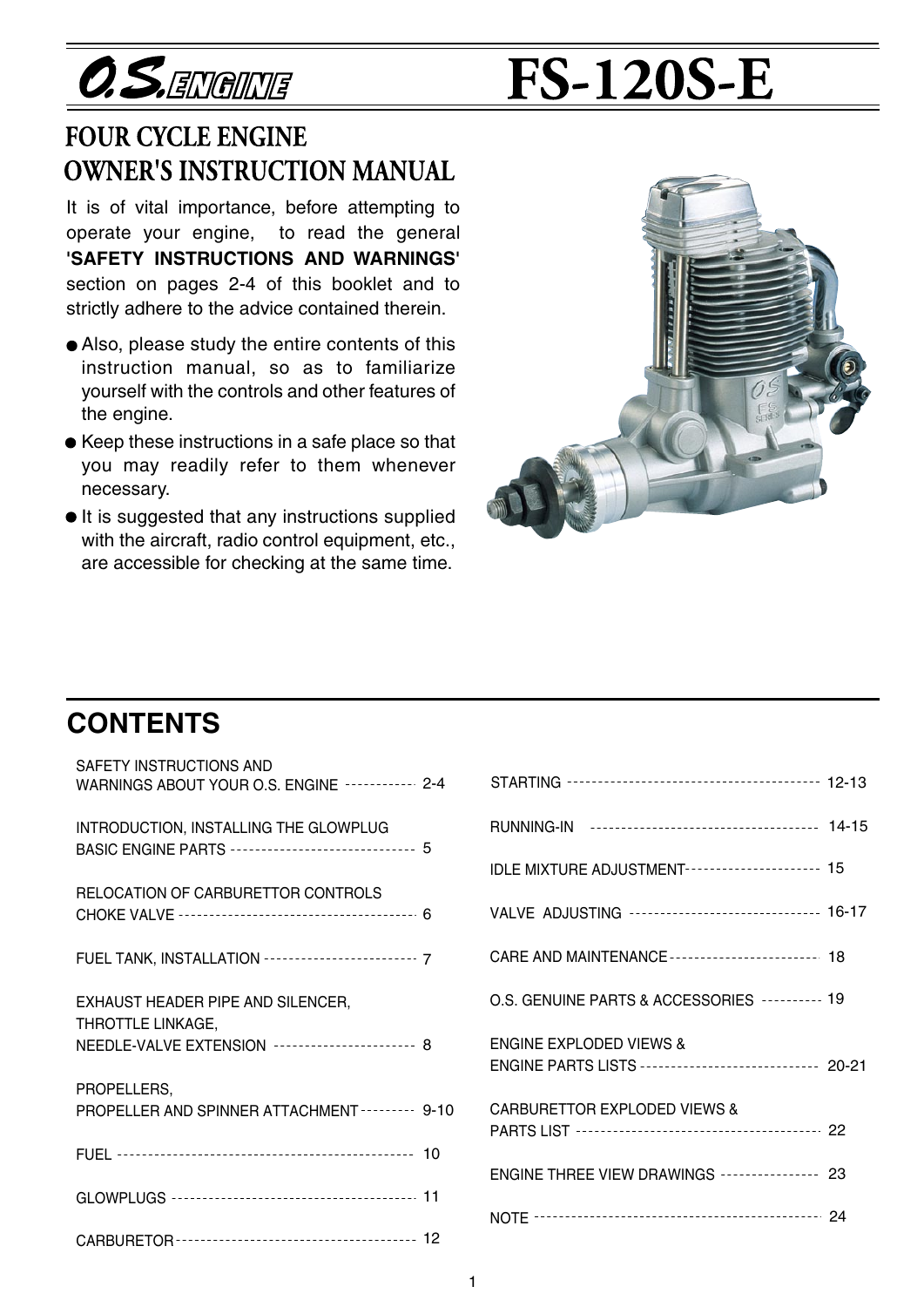## **SAFETY INSTRUCTIONS AND WARNINGS ABOUT YOUR O.S. ENGINE**

**Remember that your engine is not a " toy ", but a highly efficient internal-combustion machine whose power is capable of harming you, or others, if it is misused or abused. As owner, you, alone, are responsible for the safe operation of your engine, so act with discretion and care at all times.**

**If at some future date, your O.S. engine is acquired by another person, we would respectfully request that these instructions are also passed on to its new owner.**

**The advice which follows is grouped under two headings according to the degree of damage or danger which might arise through misuse or neglect.**

## **WARNINGS**

**These cover events which might involve serious (in extreme circumstances, even fatal ) injury.**



**These cover the many other possibilities, generally less obvious sources of danger, but which, under certain circumstances, may also cause damage or injury.**

## **WARNINGS**

**Never touch, or allow any object to come into**  • **contact with, the rotating propeller and do not crouch over the engine when it is running.**



**A weakened or loose propeller may disintegrate or be thrown**  • **off and, since propeller tip speeds with powerful engines may exceed 600 feet(180 metres) per second, it will be understood that such a failure could result in serious injury, (see 'NOTES' section relating to propeller safety).**

- **Model engine fuel is poisonous. Do not allow it to come into contact with the eyes or mouth. Always store it in a clearly marked container and out of the reach of children.**
- **Model engine fuel is also highly flammable. Keep it away from an open flame, excessive heat, sources of sparks, or anything else which might ignite it. Do not smoke or allow anyone else to smoke, near to it.**



**Never operate your engine in an enclosed space. Model**  • **engines, like automobile engines, exhaust deadly carbonmonoxide. Run your engine only in an open area.**

**Model engines generate considerable heat. Do**  • **not touch any part of your engine until it has cooled. Contact with the muffler(silencer), cylinder head or exhaust header pipe, in particular, may result in a serious burn.**



## **NOTES**

 $\mathfrak{p}$ 

- **This engine was designed for model aircraft. Do not attempt to use it for any other purpose. •**
- **Mount the engine in your model securely, following the manufacturers' recommendations, using appropriate • screws and locknuts.**
- **Be sure to use the silencer (muffler) supplied with the engine. Frequent exposure to an open exhaust may • eventually impair your hearing. Such noise is also likely to cause annoyance to others over a wide area.**
- **Install a top-quality propeller of the diameter and pitch specified for the engine and aircraft. Locate the propeller on • the shaft so that the curved face of the blades faces forward-i.e. in the direction of flight. Firmly tighten the propeller nut, using the correct size wrench.**
- **Always check the tightness of the propeller nut and retighten it, if necessary, before restarting the engine, • particularly in the case of four-stroke-cycle engines. A safety locknut assembly is provided. Always use it. This will prevent the propeller from flying off in the event of a "backfire", even if it loosens.**
- **If you install a spinner, make sure that it is a precision made product and that the slots for the propeller blades • do not cut into the blade roots and weaken them.**
- **Discard any propeller which has become split, cracked, nicked or otherwise rendered unsafe. Never attempt to • repair such a propeller: destroy it. Do not modify a propeller in any way, unless you are highly experienced in tuning propellers for specialized competition work such as pylon-racing.**
- **Use an electric starter for this engine. The wearing of safety glasses is also strongly recommended. •**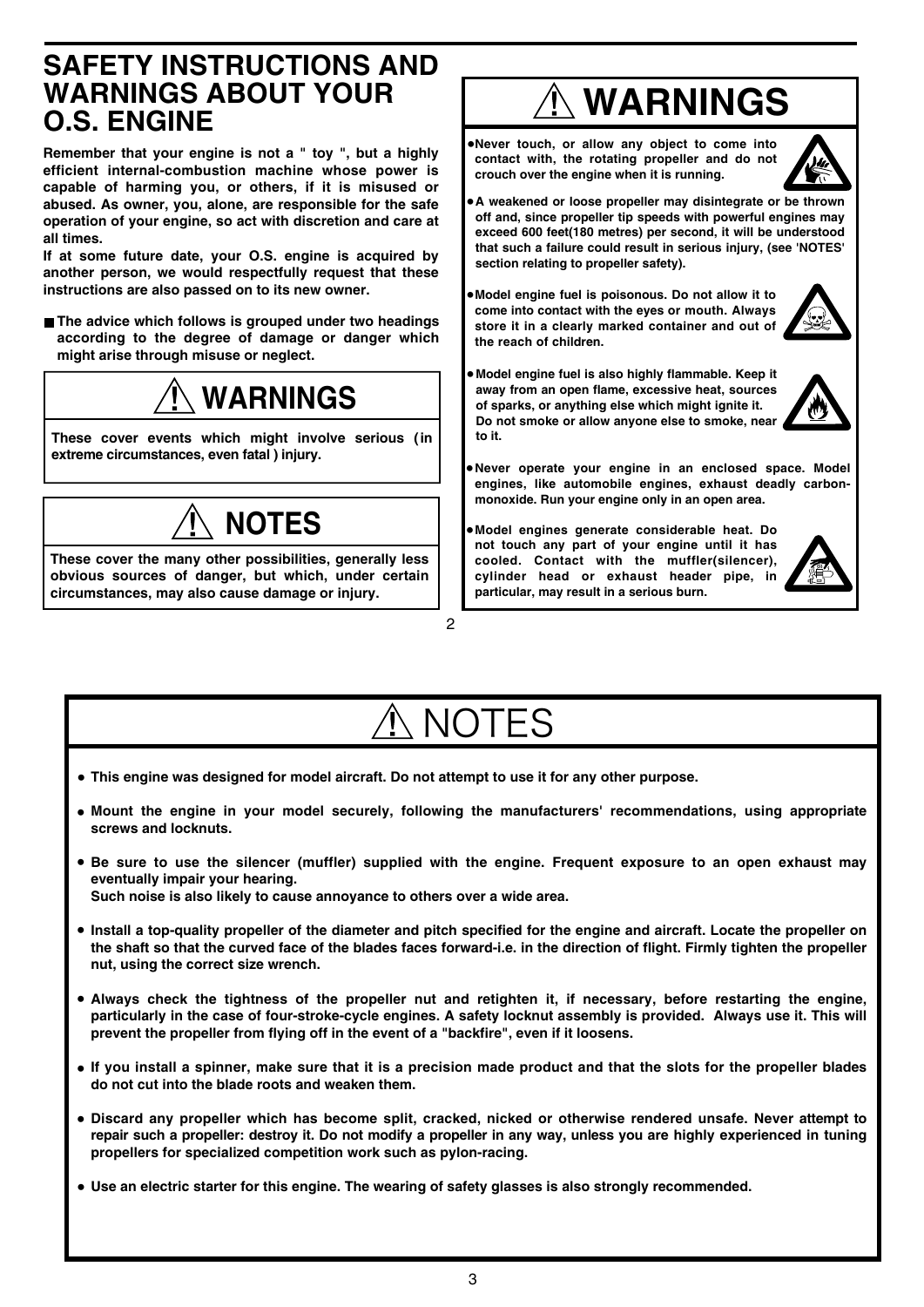## NOTES

- **Take care that the glow plug clip or battery leads do not come into contact with the propeller. • Also check the linkage to the throttle arm. A disconnected linkage could also foul the propeller.**
- **After starting the engine, carry out any needle-valve readjustments from a safe position behind the rotating • propeller. Stop the engine before attempting to make other adjustments to the carburettor.**
- **Adjust the throttle linkage so that the engine stops when the throttle stick and trim lever on the transmitter are fully • retarded. Alternatively, the engine may be stopped by cutting off the fuel supply. Never try to stop the engine physically.**
- **Take care that loose clothing (ties, shirt sleeves, scarves, etc.) do not come into contact with the propeller. • Do not carry loose objects (such as pencils, screwdrivers, etc.) in a shirt pocket from where they could fall through the propeller arc.**
- **Do not start your engine in an area containing loose gravel or sand. The propeller may throw such material in your • face and eyes and cause injury.**
- **For their safety, keep all onlookers (especially small children) well back (at least 20 feet or 6 meters) when preparing • your model for flight. If you have to carry the model to the take-off point with the engine running, be especially cautious. Keep the propeller pointed away from you and walk well clear of spectators.**
- **Warning! Immediately after a glowplug-ignition engine has been run and is still warm, conditions sometimes exist • whereby it is just possible for the engine to abruptly restart if the propeller is casually flipped over compression WITHOUT the glowplug battery being reconnected. Remember this if you wish to avoid the risk of a painfully rapped knuckle!**

 $\Delta$ 



**The O.S. FS-120S-E is an aircooled, overhead-valve fourstroke-cycle engine for model aircraft use. It is produced by the world' s pldest and largest model engine manufacturing company: a company which also pioneered the quantity production at model four-stroke-cycle engines.**

**Please note that this engine is not supplied with any tools (e.g. Allen keys, wrenches, etc.)**

#### **Standard Accessories**

- Exhaust Header Pipe Assembly ● Glow Plug Type F
- Silencer Assembly

### **INSTALLING THE GLOW PLUG**

Carefully insert plug, with washer, fingertight only, before final tightening with the correct size plug wrench.



## **BASIC ENGINE PARTS**

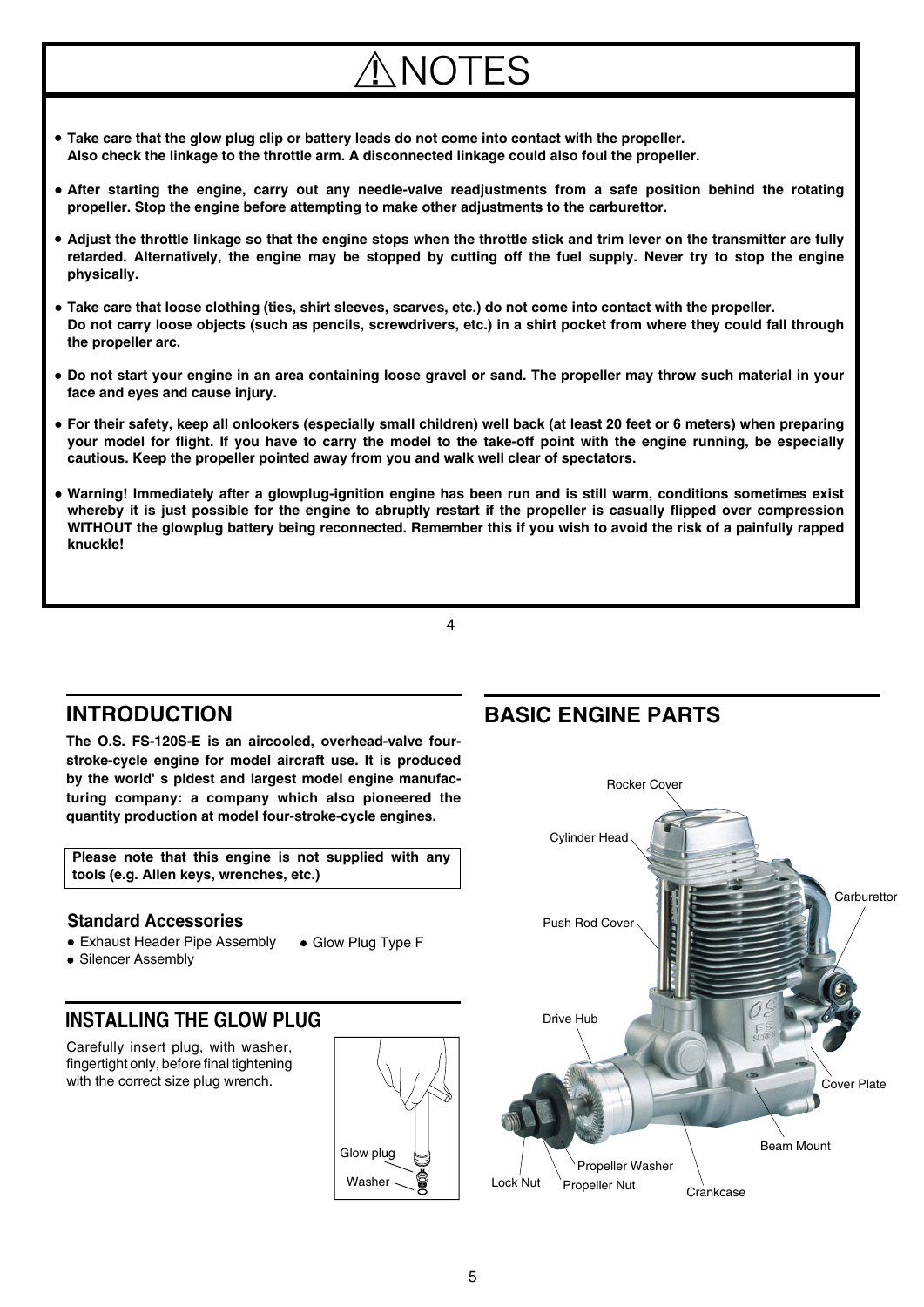#### **RELOCATION OF CARBURETOR CONTROLS**

The needle-valve and throttle lever locations are interchangeable by reversing the carburetor. This can be done as follows:

Remove the carburetor carefully by unscrewing the two screws which secure both carburetor and choke valve. (See Photo 1)

If the carburetor remains difficult to remove, slightly loosen the two screws which secure the intake pipe to the cylinder head.

After reversing the carburetor, re-fit it to the intake pipe gently, taking care not to damage the O-ring in the carburetor by using foce.



## **CHOKE VALVE**

The FS-120S-E is equipped with a spring-loaded choke valve. The choke valve operating lever can be located right or left by transposing the hexagon nut and cap screw.

After mounting the engine in the model, secure the L-shaped choke rod by tightening the set-screw.

If the rod supplied is too long, reduce it to the required lebgth. If the rod length is more than 40mm (1 1/2 in.) its outer end should be supported to avoid vibration.



## **FUEL TANK**

The suggested fuel tank size is 400cc or 14 oz. This will give approximately 10 minutes running time when some partthrottle operation is included. Locate the fuel tank so that the centre line of the tank is 10 to 15mm below the centre line of the needle-valve.

#### **NOTE**

**If the model is left unattended with the fuel tank filled, fuel may flow into the carburetor, causing it to "flood" and making the engine difficult to start. Take appropriate action to prevent this.**



## **INSTALLATION**

Because the FS-120S-E powerful, large-displacement, singlecylinder four-stroke-cycle engines, it is essential to use very substantial engine mounting. Conventional wooden mounting beams should be of rigid hardwood and of at least 15mm or 5/8-in square section.

Make sure that these mounting beams are accurately aligned and firmly integrated with the airframe, reinforcing the adjacent structure to absorb vibration. Use 5mm or larger steel screws, preferably Allen type hexagon socket head cap screws, with washers and locknuts, for bolting the engine to the bearers. As an alternative to wooden beam mounting, a special O.S. cast aluminium radial motor mount, complete with 5mm mounting screws, is available as an optional extra part (Code No.71904200) , where front bulkhead (firewall) type mounting is called for. Engine installation should, in any case, be made in such a way that basic maintenance can be conveniently carried out.

**Make sure that the mounting beams are parallel and that their top surfaces are in the same plane.**



#### **How to fasten the mounting screws.**

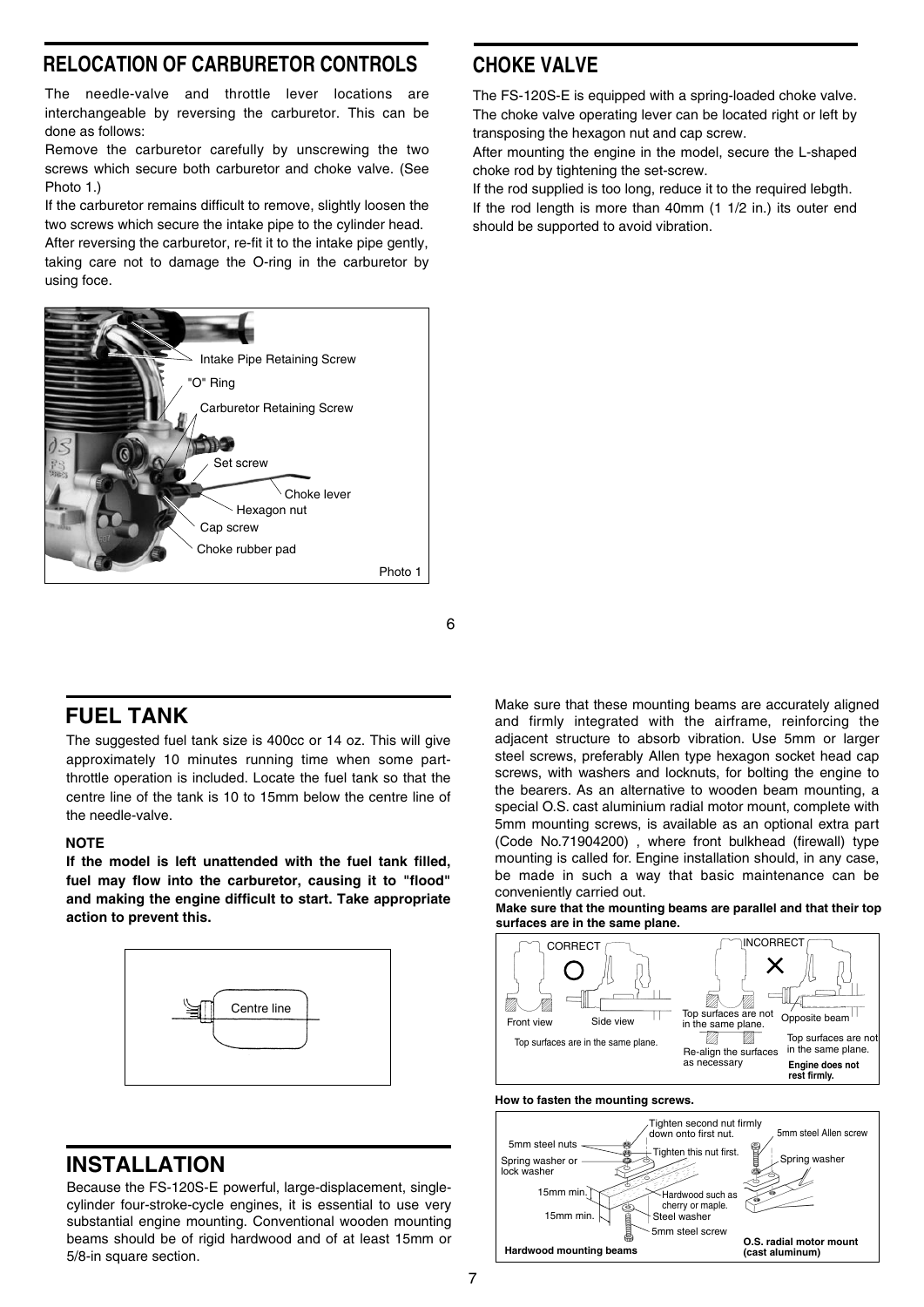## **EXHAUST HEADER PIPE & SILENCER**

Install these in the following sequence.

Screw the header pipe into the cylinder head until it " bottoms ", then unscrew sufficiently to achieve the desired exhaust angle and tighten the locknut securely with a 17mm wrench. Screw the silencer onto the outer end of the header pipe and tighten the other locknut.

The application of a heatproof silicone sealant to the threads of the exhaust system is recommended to reduce the risk of joints loosening and the leakage of exhaust gases and oil residue.

#### **Reminder:**

**Model engines generate considerable heat and contact with the header pipe or silencer may result in a serious burn.** 

**If you need to tighten the silencer joints, which may loosen when they are hot, use a thick folded cloth for protection.**

## **THROTTLE LINKAGE**

Before connecting the throttle to its servo, make sure that the throttle arm and linkage safely clear any adjacent part of the airframe structure, etc., as the throttle is opened and closed.

Connect the linkage so that the throttle is fully closed when the transmitter throttle stick and its trim lever are at their lowest settings and fully open when the throttle stick is in its fully-open position..

Carefully align the appropriate holes in the throttle arm and servo horn so that they move symmetrically and smoothly through their full travel.

## **NEEDLE-VALVE EXTENSION**

The needle-valve supplied with this engine is designed to accept an extension so that, when the engine is enclosed in a cowling, the needle-valve may be adjusted from the outside. An L-shaped rod, of appropriate length, may be inserted in the

needle-valve knob center hole and secured by tightening the set-screw with a 1.5mm Allen key.

8

## **PROPELLERS**

The choice of propeller depends on the design and weight of the aircraft and on the type of flying in which you will be engaged. Determine the best size and type after practical experimentation.

As a starting point, refer to the props listed in the accompanying table.

Slightly larger, or even slightly smaller, props than those shown in the table may be used, but remember that propeller noise will increase if blade tip velocity is raised, due to higher rpm or if a larger-diameter / lower-pitch prop is used.

#### **Warning:**

**Make sure that the propeller is well balanced. An unbalanced propeller and / or spinner can cause serious vibration which may weaken parts of the airframe or affect the safety of the radio-control system.**

**DO NOT forget the WARNINGS and NOTES on propeller and spinner safety given on pages 2,3 and 4.** 

| Type         | Size (DxP)                       |  |
|--------------|----------------------------------|--|
| Stunt planes | 13x11-12, 14x10-11, 15x8, 16x6-7 |  |
| Scale models | 15x8, 16x6-7, 18x5-6             |  |

## **PROPELLER & SPINNER ATTACHMENT**

There is a risk, particularly with powerful four-stroke engines, of the propeller flying off if the prop nut loosens due to detonation ("knocking") in the combustion chamber when the engine is operated too lean, or under an excessively heavy load.



Obviously, this can be very hazardous. To eliminate such dangers, the O.S. Safety Locknut Assembly was devised. Install this as follows:

- 1. Ream the propeller shaft hole to 8.0mm bore with an appropriate reamer, checking that the hole is exactly centered.
- 2. Install the prop to the engine shaft, followed by the retaining washer and prop nut and tighten firmly with a 17mm wrench.
- 3. Add the special tapered and slotted locknut and secure with a 14mm wrench while holding the prop nut with the 17mm wrench.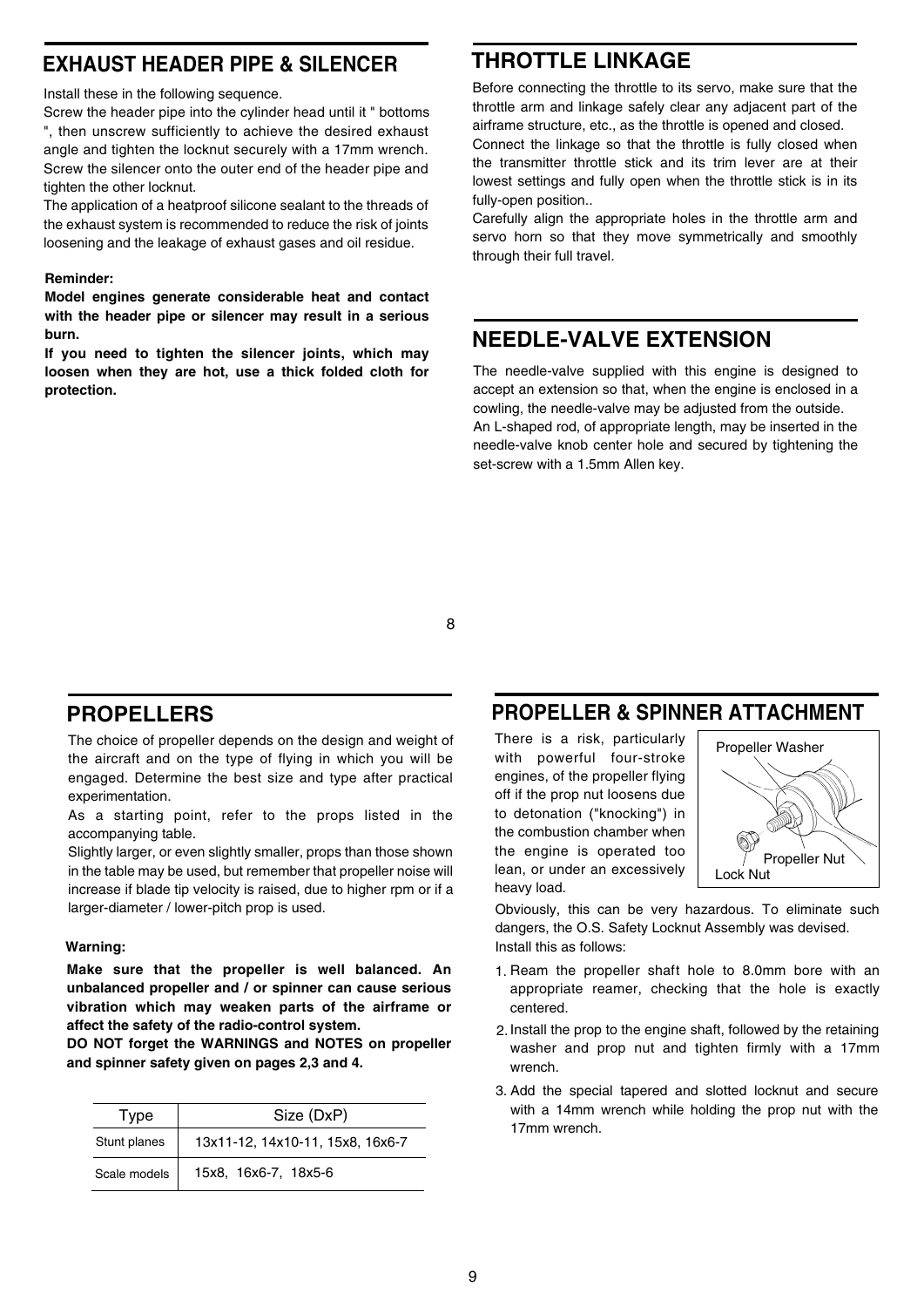Since the FS-120S-E is intended to be started with an electric starter, the addition of a spinner assembly for centering the starter sleeve is desirable. Special propeller locknut sets are available for use with spinners.

Use a good quality well balanced spinner, enclosing the propeller boss. Make sure that it is of precision-made and sturdy construction so that the spinner shell cannot loosen when the starter is used.

Make sure the spinner notches do not interfere the propeller. If they do, cut the notches to clear off.

## **FUEL**

The FS-120S-E should be operated on a methanol based fuel containing not less than 18% castor-oil, or a top quality synthetic lubricant (or a mixture of both), plus a small percentage (5-15%) of nitromethane for improved flexibility and power. The carburettor is adjusted at the factory for a fuel containing 20% lubricant and 10% nitromethane.

Some commercial fuels also contain coloring additives as an aid to fuel level visibility. In some cases, these additives have indicated slightly negative effects on performance. We would suggest that you use such fuels only if you are satisfied that they do not adversely affect running qualities when compared with familiar standard fuels.

When changing to a fuel brand or formula that is different from the one to which you are accustomed, it is a wise precaution to temporarily revert to in-flight running-in procedures, until you are sure that the engine is running entirely satisfactorily.

#### **Reminders:**

**AII model engine fuel is poisonous.Do not allow it to come into contact with the eyes or mouth. Always store it in a clearly marked container and out of the reach of children.**

**Though not as volatile as gasoline, model engine fuel is also highly inflammable.**

**Keep it away from an open flame, excessive heat, sources of sparks, or anything else that might ignite it. Smoking is firmly discouraged.**

10

## **GLOWPLUGS**

The FS-120S-E is supplied with an O.S. Type F glowplug, **When to replace the glowplug** specially designed for O.S. four-stroke engines.

#### **The role of the glowplug**

With a glowplug engine, ignition is initiated by the application of a 1.5-volt power source. When the battery is disconnected, the heat retained within the combustion chamber remains sufficient to keep the plug filament glowing, thereby continuing to keep the engine running. Ignition timing is 'automatic' : under reduced load, allowing higher rpm, the plug becomes hotter and, appropriately, fires the fuel/air charge earlier; conversely, at reduced rpm, the plug becomes cooler and ignition is retarded.

#### **Glowplug life**

Particularly in the case of very high performance engines, glowplugs must be regarded as expendable items.

However, plug life can be extended and engine performance maintained by careful use, i.e.:

- Install a plug suitable for the engine.
- Use fuel containing a moderate percentage of nitromethane unless more is essential for racing events.
- Do not run the engine too lean and do not leave the battery connected while adjusting the needle.

Apart from when actually burned out, a plug may need to be replaced because it no longer delivers its best performance, such as when:

- Filament surface has roughened and turned white. •
- Filament coil has become distorted. •
- Foreign matter has adhered to filament or plug body has corroded.
- Engine tends to cut out when idling. •
- Starting qualities deteriorate. •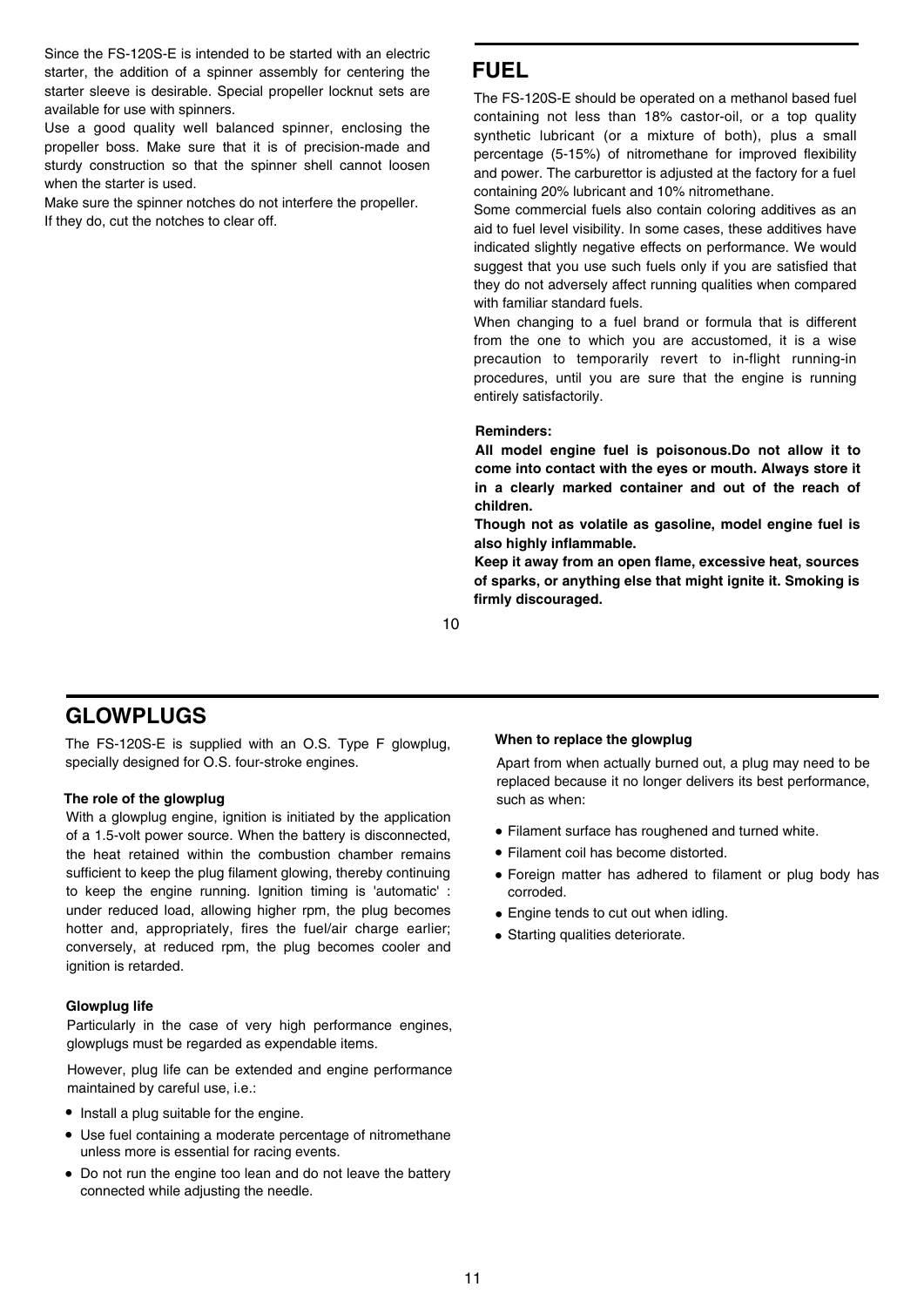## **CARBURETTOR**

Three adjustable controls are provided on this carburetor.

#### **The Needle Valve** •

This is used to establish the fuel/air mixture strength required for full power when the throttle is fully open.

#### **The Mixture Control Valve (Mixture Control Screw)** •

This is used to establish the mixture strength required for steady idling and a smooth transition to medium speeds. (The varying mixture strength required between part-throttle and full-throttle running is automatically adjusted by coupled movement of the throttle.)

#### **The Throttle Stop Screw** •

For establishing the minimum idling speed.



- Check that the current to the glowplug is switched off. 1.
- 2. Check that the polarity of the starter battery leads rotates the engine counter-clockwise when viewed from the front.
- 3. Open the needle-valve 2.5 turns when the muffler pressurized is applied, or 3 turns when the muffler pressurized is not applied from the fully closed position and temporarily set the throttle in the fully open position.
- 4. Apply the starter and press the starter switch for 5-6 seconds, or until fuel is seen to emerge from the exhaust outlet, indicating that the cylinder is now primed.
- 5. Use the choke valve only when the fuel does not comes to the carburetor with above procedure.
	- Disconnect the glowplug battery.
	- Close the choke valve.
	- Turn the propeller counter-clockwise slowly by hand until the fuel reaches the carburetor.
	- Release the choke valve.

#### **CAUTION:**

#### **Excess quantity of fuel in the engine makes the engine start difficult and may result in an hydraulic lock that may damage the engine.**

6. Close the throttle-arm to within 15-20° of the fully closed position and slowly turn the prop "backwards" (clockwise) by hand approximately 1.5 turns until it is arrested by compression.This is to enable the kinetic energy of the prop to subsequently assist the starter through the compression stroke to start the engine.



The sequence in which these controls are adjusted is explained in the succeeding sections, under Starting, Running-in and Idling Adjustment.

#### **STARTING**

Be sure to use a high-torque electric starter.

#### **WARNING:**

**Hand starting is very dangerous as this is a bug capacity four stroke glow engine and sudden strong knocking may occur with priming quantity, engine temperature, fuel used, etc.**

- Energize the glowplug and apply the starter. If the starter 7. fails to rotate the engine completely, this may be due to the cylinder being over-primed, or to the starter battery being insufficiently charged.
- Check these conditions and, instead of pressing the starter 8. button after applying the starter, have the starter spinning before applying it to the engine, to give it a "running start". When the engine starts, slowly open the throttle, leaving the needle-valve at its rich starting setting to promote cool running conditions.

However, if the engine slows down because the mixture is excessively rich, the needle-valve may be closed a little to speed it up until it runs evenly.

9. Now disconnect current to the glowplug and gradually close the needle-valve so that revolutions are increased. Make adjustments to the needle in small steps. Abrupt changes at this stage are likely to cause the engine to stall. Restart the engine by simply applying the starter with the glowplug re-energized and the throttle at its starting setting.

#### **CAUTION:**

**Regard the choke valve as a supplementary device to draw the fuel to the carburetor. Do not apply an electric starter with the choke valve closed or turn the propeller too much, which may result in an hydranlic lock that damage the engine. Apply an electric starter only after making sure that no extraordinary stiffness is telt when rotating a propeller. Do not use the choke valve to stop the engine which also causes an hydraulic lock and damage the engine. Be sure to disconnect the glowplug battery when rotating a propeller by hand which may cause a heavy insure with sudden and strong knocking.**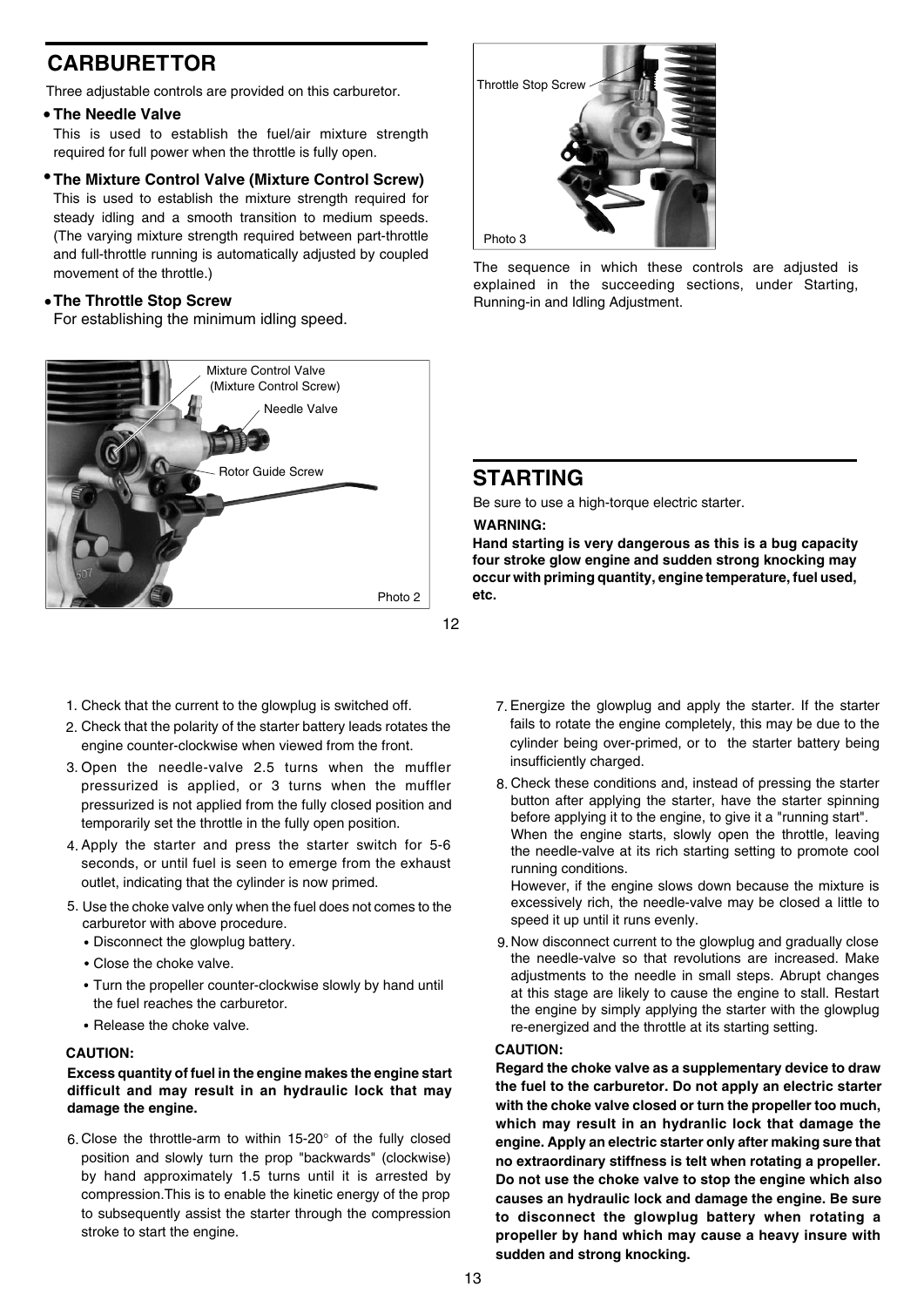## **RUNNING-IN ("Breaking-in")**

For long life and peak performance, every engine needs special treatment when new, known as "running-in" or "breaking-in". This is a process during which the engine is operated under strictly controlled conditions at the beginning of its life, in order to avoid the risk of immediate damage to certain components through becoming overheated or stressed and to help working surfaces to become smoothed and aligned for maximum mechanical efficiency thereafter.

With some engines, this can require a tediously protracted period of bench running, but, as O.S. engines are manufactured to fine tolerances and from the finest quality materials, a relatively brief running-in period is sufficient and can be completed with the engine installed in the aircraft. The recommended procedure is as follows :

- 1. Start and adjust the engine as detailed in the starting instructions.
- 2. Now open the throttle fully and run the engine for no more than 5 seconds with the needle-valve tuned to produce near maximum r.p.m., then, immediately, slow the engine down again by opening the needle-valve approximately 0.5 turn. The rich mixture, so induced, will cool the engine, at the same time providing increased of lubrication.
- 3. Allow the engine to run like this for about 10 seconds, then close the needle-valve again to speed it up to near maximum rpm for another 5 seconds.
- 4. Repeat this process, alternately running the engine fast and slow by means of the needle-valve, while keeping the throttle fully open, then begin to extend the short periods of high-speed operation until two full tanks of fuel have been consumed.
- 14
- 9. Once the engine has demonstrated that it can be safely operated at full power, the carburettor can be adjusted for optimum throttle response, following the instructions given in the next section.

## **IDLE MIXTURE ADJUSTMENT**

- Start the engine, open the throttle fully and set the needle-1. valve slightly rich (30-45°) from the highest r.p.m. setting.
- 2. Close the throttle to the idle position. Allow the engine to idle for about 5 seconds, then reopen the throttle. The engine should accelerate smoothly back to full speed.
- 3. If, instead, the engine responds sluggishly and emits an excess of white smoke from the exhaust, the idle mixture is too rich. Turn the mixture control screw approx. 45° clockwise to lean the idling mixture.
- On the other hand, if the engine hesitates before picking up 4. speed or even ceases firing completely, the idle mixture is likely to be too lean. Turn the mixture control valve 90° counter-clockwise to substantially enrich the mixture, then back again 45° clockwise.
- 5. In paragraphs 3 and 4 above, the  $45^{\circ}$  total movements are, of course, approximate. It will be necessary to fine-tune the mixture control screw 10-15° at a time to reach the best setting for optimum throttle response.
- 6. Continue re-checking the idle mixture setting until the engine responds smoothly and positively to operation of the throttle at all times.

#### **Realignment of Mixture Control Valve**

In the course of making carburetor adjustments, it is just possible that the mixture control valve may be inadvertently screwed in or out too far and thereby moved beyond its effective adjustment range.

#### **WARNING:**

**When ground running the engine, avoid dusty or sandy locations. If dust or grit is drawn into the engine, this can have a ruinous effect, drastically shortening engine life in a matter of minutes.**

- 5. Following the initial running-in session, check for any looseness in the installation due to vibration, then allow the engine a period of moderately rich operation in flight.
- 6. For the first flight, have the needle-valve set on the rich side and adjust the throttle trim on the transmitter so that the engine does not stop when the throttle is closed to the idle setting.
- With each successive flight, close the needle-valve very 7. slightly until, at the end of about 10 flights, the needle is set for full power. Do not "over-lean" the mixture in an attempt to extract more power.

## **RUNNING-IN (continued)**

8. If overheating should be suspected at any time during flight (i.e.if the engine begins to "labor") reduce power by partially closing the throttle and land the aircraft to enable the needle-valve to be readjusted to a richer setting.

#### **Note:**

**Remember that, when the engine is not yet fully run-in, the carburettor cannot be expected to give its best response in flight. Abrupt operation of the throttle, for example, may cause the engine to stall. Therefore, at this time ,the aircraft should, as far as is possible, be flown at an altitude sufficient to enable an emergency landing to be safely made if the engine stops.**

Its basic setting can be reestablished as follows:

The basic (factory) setting is as shown in the main sketch, i.e. with the shoulder portion 'A' exactly at a tangent to the throttle rotor hole. To return the mixture control valve to its original position, first screw in the mixture control valve, while looking into the rotor hole. Then graduakky unscrew the mixture control valve until 'A' is precisely tangential to the rotor hole (i.e. so that 'A' and 'B' are superimposed) as in the main sketch.



## **CARE & MAINTENANCE (laying up)**

The fuel pump assembly, carburettor/pressure-regulator and silicone tubing must be cleansed separately in methanol or glow fuel. On no account must they come into contact with kerosene. Before completely reassembling the engine, make sure that no kerosene remains inside that could find its way into the pump unit, carburettor, etc.Inject, sparingly, preserving oils, rust inhibitors, etc.

unless approved for siliconerubber products. An appropriate alternative here may be one of the high-quality synthetic lubricating oils. Finally, seal the engine in a heavy polyethylene bag until required for reinstalling in the airframe.

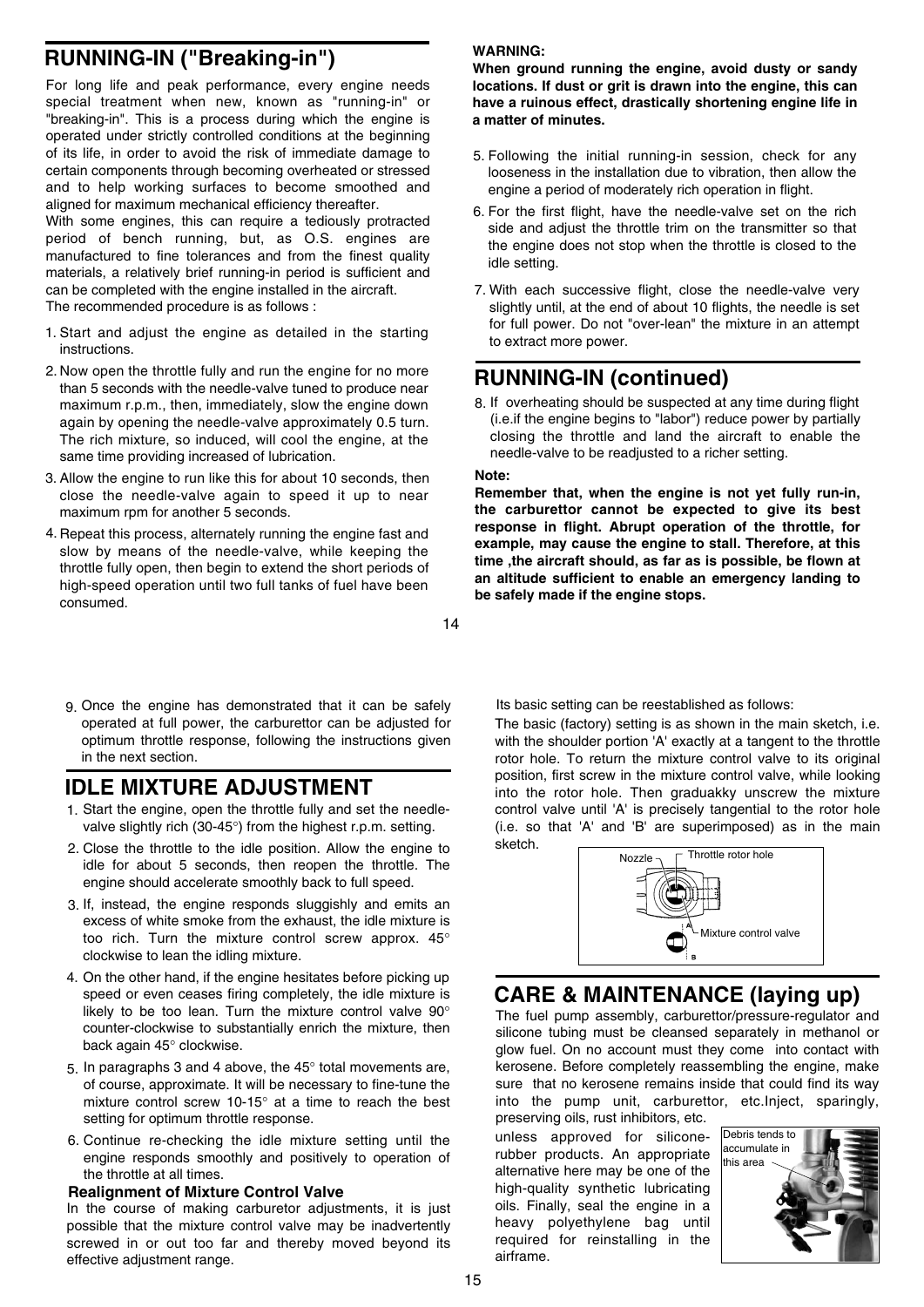## **VALVE ADJUSTING**

Valve clearances are correctly set before any O.S. engine leaves the factory and, in normal use, will seldom require abjustment. However, if,after a very considerable amount of running time has been amassed, a loss of power is detected, or if the engine has been disassembled for repair, these clearances should be checked and reset as necessary. For this purpose, a valve adjusting kit comprising two feeler gauges, a 5mm ring spanner (box wrench) and a 1.5mm Allen key, is available as an optional extra.

The kit comes in a plastic case and includes: (Code No.72200060)

- Feeler gauge 0.04mm Hex. key 1.5mm
- Feeler gauge 0.1mm Wrench 5mm

#### **Note:**

**Valve clearances of all O.S. four-stroke-cycle engines must be checked and reset ONLY WHEN THE ENGINE IS COLD. Procedure is as follows.**

 $($ | $)$ 

- 1. Remove the cover from the rocker-box on top of the cylinder-head, using the correct size Allen hex key.
- 2. Turn the propeller counter-clockwise until compression is first felt, then turn it a futher quarter revolution. At this point, both valves should be closed. (If the prop driver ('drive hub') of your engine is engraved with a letter 'T', this mark should now be at the top.)

The standard valve clearance, on both inlet and exhaust 3. valves, is between 0.04mm and 0.10mm(0.0015-0.004 inch), measured between valve stem and rocker arm. Use the 0.04mm and 0.10mm feeler gauges to check clearances. (See Fig.1.)

#### **Note:**

**If the gap is found to be less than 0.04mm, it is not necessary to readjust the clearance if the engine has good compression and starts easily.**

**Equally, if the gap exceeds 0.10mm but is not more than 0.14mm (i.e. the thickness of both feeler gauges inserted together), it is not essential to readjust the clearance if the engine runs satisfactorily.**



- (Ⅱ) If a clearance is found to be outside either of these limits, it should be reset as follows.
- 1. Carefully loosen the locknut on rocker-arm 1/4-1/2 turn with 5mm wrench. (Fig.2.)



- 2. Turn adjusting-screw approx. 1/2 turn counter-clockwise to open gap, using appropriate tool -i.e. Allen hex key. (Fig.3.)
- 3. Insert 0.04mm feeler gauge between valve stem and rocker-arm and gently turn adjusting screw clockwise until it stops.(Fig.4.) | 0.04mm Feeler

- holding adjusting screw stationary. (Fig.5.)
- 5. Remove 0.04mm feeler, rotate prop through two revolutions and recheck gap.







6. If clearance is correct, loosen the locknut on the other rocker-arm and repeat steps 1 to 5 above. Finally, replace rocker box cover.

#### **Remember:**

16

**Excessive valve clearance will cause loss of power, due to valve (s) not opening sufficiently. On the other hand, a total loss of clearance may cause difficult starting due to valves not closing properly, resulting in loss of compression.**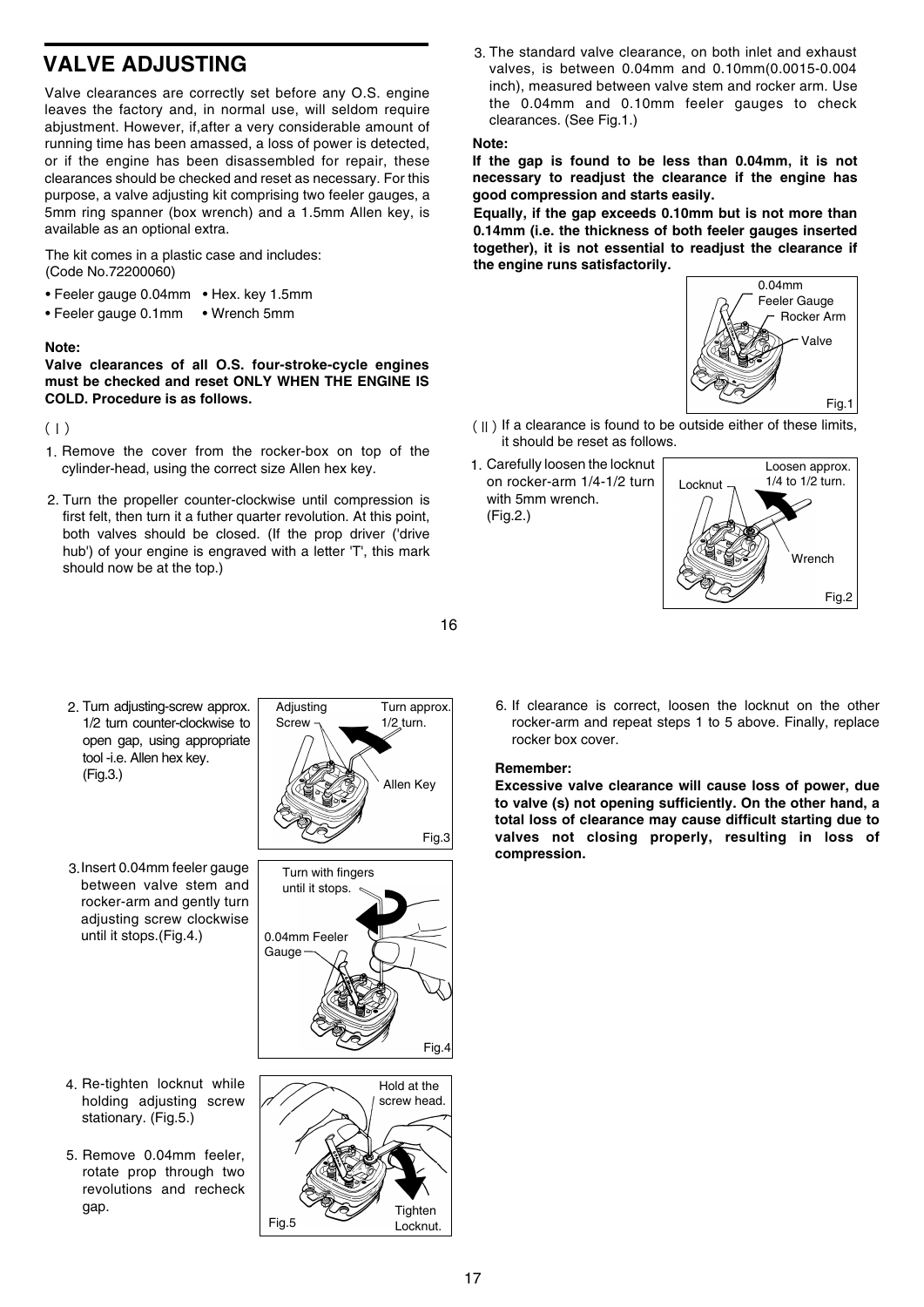## **CARE AND MAINTENANCE**

To ensure that you obtain long life and peak performance from your engine, observe the following.

- Avoid running the engine under dusty conditions. 1. If necessary, lay a sheet of plywood or hard-board in front and under the nose of the model when starting the engine.
- 2. Foreign matter in the fuel can cause the carburetor jet to be partially clogged.

Therefore:

- rinse out the fuel tank with methanol or fuel before installing it.
- Install a fuel filter in the fuel line between tank and carburettor.
- Install a fuel filter in the outlet of your squeeze bottle, or to the pump inlet if you use a manual or electric pump.
- do not leave your fuel container open needlessly.
- check filters periodically and clean them when necessary.
- 3. Do not leave raw fuel in the engine at the conclusion of a flying session: it may cause corrosion. The best practice is to disconnect the fuel line from the carburetor while the engine is running. Remaining fuel in the tank should also be drained off.
- Clean the exterior of the engine with a clean cotton cloth.If 4. this is not done, oil and dirt will burn onto the outside of the engine each time it is run and the engine will soon become discolored.
- 5. If the engine is not in use for a while (more than two months) remove the glowplug and rinse out the interior with kerosene (not gasoline), by rotating the crankshaft. Shake out residue, then inject light machine-oil through the plug hole and carburetor intake, again rotating the shaft to distribute the protective oil to all working parts. Gasoline, thinner, kerosene and light machine oil cause swelling and deterioration of plastic parts, "O" rings and fuel tubing. Use methanol for cleaning these engines.
- Avoid unnecessary dismantling of your engine. 6.

18

## **O.S. GENUINE PARTS & ACCESSORIES**



19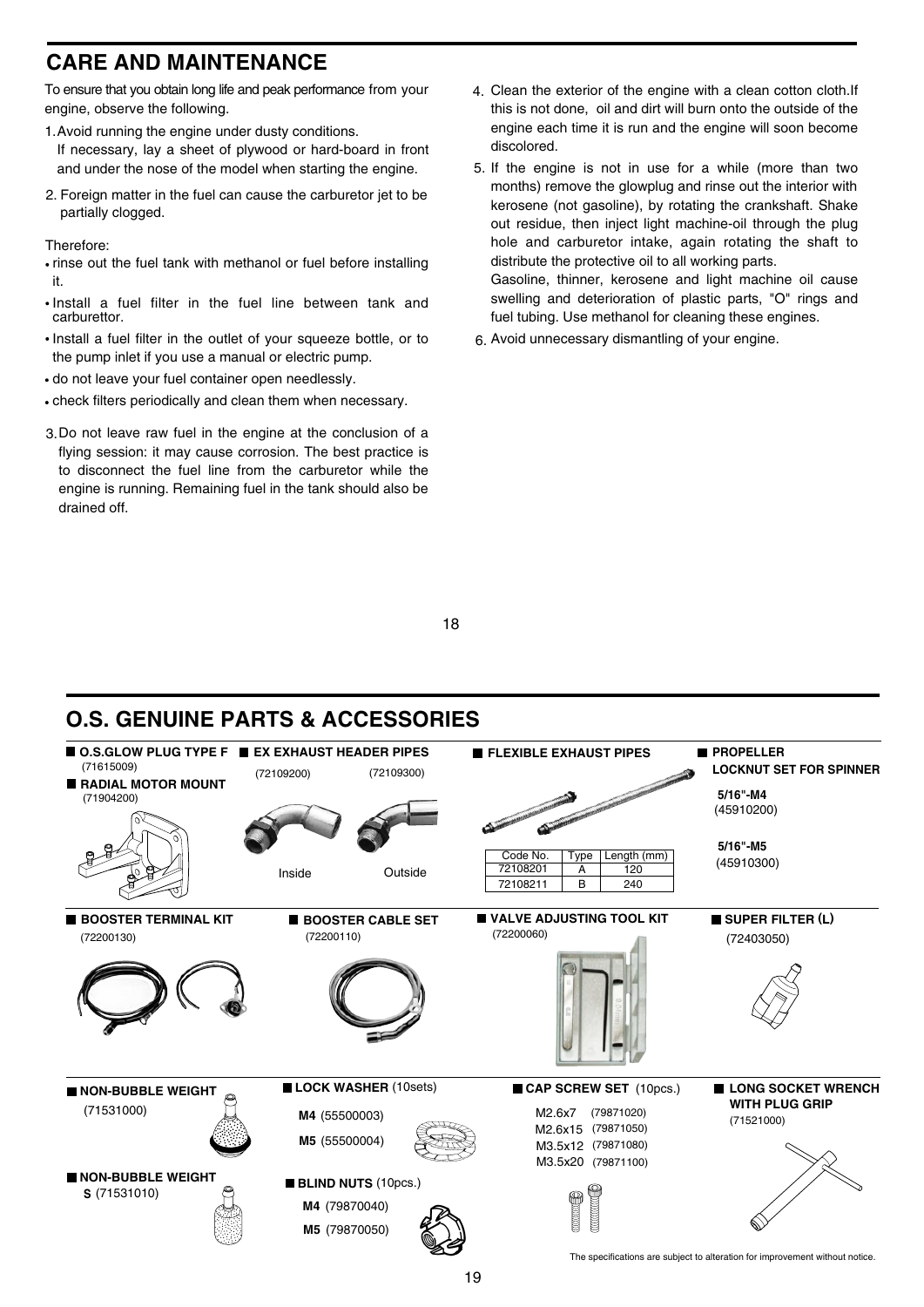

## **PARTS LIST**

| No.            | Code No.     | <b>Description</b>                          |  | No.      | Code No.                      | <b>Description</b>                                        |  |
|----------------|--------------|---------------------------------------------|--|----------|-------------------------------|-----------------------------------------------------------|--|
| 1              | 45513010     | <b>Screw Set</b>                            |  | 19       | 45502040                      | Crankshaft                                                |  |
| 2              | 45504210     | <b>Rocker Cover</b>                         |  | 20       | 45530010                      | Crankshaft Ball Bearing(Rear)                             |  |
| 3              | 45561401     | <b>Rocker Support Assembly</b>              |  | 21       | 45514010                      | Gasket Set                                                |  |
| $3 - 1$        | 45561410     | <b>Rocker Support</b>                       |  | 22       | 45501020                      | Crankcase                                                 |  |
| $3-2$          | 45761600     | Rocker Arm Retainer(2pcs.)                  |  | 23       | 22681953                      | <b>Breather Nipple</b>                                    |  |
| 4              | 45561010     | Rocker Arm Assembly(1pair)<br>24            |  | 45231100 | Camshaft Ball Bearing (1pcs.) |                                                           |  |
| $4 - 1$        | 45561110     | Rocker Arm(1pc.)                            |  | 25       | 45562010                      | Camshaft                                                  |  |
| 4-2            | 45061202     | <b>Tappet Adjusting Screw</b>               |  | 26       | 45501110                      | Cam Cover                                                 |  |
| 5              | 45560030     | Intake Valve Assembly(1pair)                |  | 27       | 45566000                      | Push Rod(2pcs.)                                           |  |
| $5 - 1$        | 45560130     | Intake Valve(1pc.)                          |  | 28       | 45566101                      | Push Rod Cover Assembly(2p                                |  |
| $5-2$          | 45560210     | Valve Spring(1pc.)                          |  |          | 28-1 45566111                 | Push Rod Cover(1pcs.)                                     |  |
| $5-3$          | 45560310     | Valve Spring Retainer(1pc.)                 |  |          | 28-2 45566310                 | Push Rod Cover "O" Ring                                   |  |
| $5 - 4$        | 45560410     | Split Cotter(2ps./1pair)                    |  | 29       | 45564000                      | Cam Follower(2pcs.)                                       |  |
| 6              | 45560040     | Exhaust Valve Assembly(1pair)               |  | 30       | 29031009                      | Crankshaft Ball Bearing(Front)                            |  |
| $6 - 1$        | 45560140     | Exhaust Valve(1pc.)                         |  | 31       | 45520000                      | <b>Thrust Washer</b>                                      |  |
| $6-2$          | 45560220     | Valve Spring(1pc.)                          |  | 32       | 45508030                      | Drive Hub                                                 |  |
|                | 6-3 45560310 | Valve Spring Retainer(1pc.)                 |  | $32 - 1$ | 45508200                      | Woodruff Key                                              |  |
| $6-4$          | 45560410     | Split Cotter(2ps./1pair)                    |  | 33       | 45510100                      | Lock Nut Set                                              |  |
| $\overline{7}$ | 45504111     | <b>Cylinder Head</b>                        |  |          | 45525001                      | Silencer Assembly                                         |  |
| 8              | 45504021     | Cylinder Head (W/Gasket and Valve Assembly) |  |          | 45525011                      | Silencer Body                                             |  |
| 9              | 45569420     | Intake Pipe Assembly                        |  |          | 45526010                      | <b>Exhaust Header Pipe Assemb</b>                         |  |
| 10             | 45581000     | <b>Carburetor Complete</b>                  |  |          | 45526100                      | <b>Exhaust Header Pipe</b>                                |  |
| 11             | 45484000     | <b>Choke Valve Assembly</b>                 |  |          | 45526200                      | <b>Exhaust Joint</b>                                      |  |
| 12             | 45503400     | Piston Ring                                 |  |          | 45526300                      | <b>Exhaust Joint Nut</b>                                  |  |
| 13             | 45503210     | Piston                                      |  |          | 45526400                      | <b>Header Pipe Nut</b>                                    |  |
| 14             | 45506010     | <b>Piston Pin</b>                           |  |          | 71615009                      | Glow Plug Type F                                          |  |
| 15             | 29017004     | <b>Piston Pin Retainer</b>                  |  |          |                               | The specifications are subject to alteration for improven |  |
| 16             | 45505010     | <b>Connecting Rod</b>                       |  |          |                               |                                                           |  |
| 17             | 45503100     | <b>Cylinder Liner</b>                       |  |          |                               |                                                           |  |
| 18             | 45507010     | <b>Cover Plate</b>                          |  |          |                               |                                                           |  |

| No.      | Code No.      | <b>Description</b>                  |  |
|----------|---------------|-------------------------------------|--|
| 19       | 45502040      | Crankshaft                          |  |
| 20       | 45530010      | Crankshaft Ball Bearing(Rear)       |  |
| 21       | 45514010      | Gasket Set                          |  |
| 22       | 45501020      | Crankcase                           |  |
| 23       | 22681953      | <b>Breather Nipple</b>              |  |
| 24       | 45231100      | Camshaft Ball Bearing (1pcs.)       |  |
| 25       | 45562010      | Camshaft                            |  |
| 26       | 45501110      | Cam Cover                           |  |
| 27       | 45566000      | Push Rod(2pcs.)                     |  |
| 28       | 45566101      | Push Rod Cover Assembly(2pcs.)      |  |
|          | 28-1 45566111 | Push Rod Cover(1pcs.)               |  |
|          | 28-2 45566310 | Push Rod Cover "O" Ring(2pcs.)      |  |
| 29       | 45564000      | Cam Follower(2pcs.)                 |  |
| 30       | 29031009      | Crankshaft Ball Bearing (Front)     |  |
| 31       | 45520000      | <b>Thrust Washer</b>                |  |
| 32       | 45508030      | Drive Hub                           |  |
| $32 - 1$ | 45508200      | Woodruff Key                        |  |
| 33       | 45510100      | Lock Nut Set                        |  |
|          | 45525001      | <b>Silencer Assembly</b>            |  |
|          | 45525011      | Silencer Body                       |  |
|          | 45526010      | <b>Exhaust Header Pipe Assembly</b> |  |
|          | 45526100      | <b>Exhaust Header Pipe</b>          |  |
|          | 45526200      | <b>Exhaust Joint</b>                |  |
|          | 45526300      | <b>Exhaust Joint Nut</b>            |  |
|          | 45526400      | Header Pipe Nut                     |  |
|          | 71615009      | Glow Plug Type F                    |  |

The specifications are subject to alteration for improvement without notice.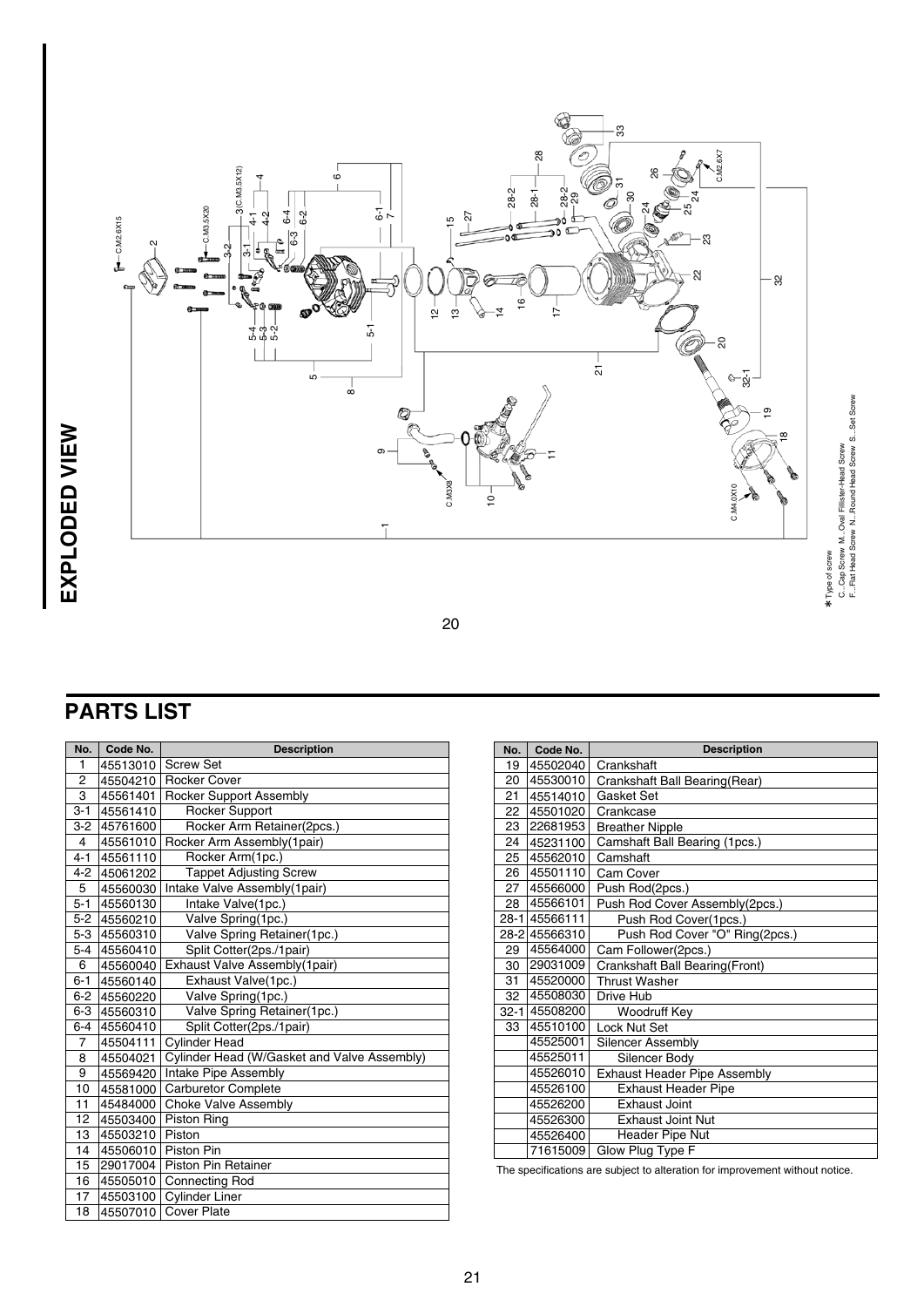#### **CARBURETOR EXPLODED VIEWS 8 PARTS LIST** 1-1 2 3 3-1 4 5 6 7 8 10 11 9 9-1 9-4 9-5 9-2 9-3  $N.+M3X22$ S.3X3 Type of screw C...Cap Screw M...Oval Fillister-Head Screw F...Flat Head Screw N...Round Head Screw S...Set Screw

| No.     | Code No. | <b>Description</b>                 |
|---------|----------|------------------------------------|
|         | 24981405 | Throttle Lever Assembly            |
| $1 - 1$ | 26381501 | <b>Set Screw</b>                   |
| 2       | 45581200 | <b>Carburetor Rotor</b>            |
| 3       | 26781309 | Mixture Control Valve Assembly     |
| $3 - 1$ | 24881824 | "O" Ring (2pcs.)                   |
| 4       | 26781506 | <b>Rotor Spring</b>                |
| 5       | 45581100 | Carburetor Body                    |
| 6       | 45515000 | Carburetor Rubber Gasket           |
| 7       | 22381300 | <b>Throttle Stop Screw</b>         |
| 8       | 22681953 | Fuel Inlet                         |
| 9       | 27481900 | Needle Valve Assembly              |
| $9 - 1$ | 45581970 | Needle                             |
| $9 - 2$ | 24981837 | "O" Ring (2pcs.)                   |
| $9 - 3$ | 26381501 | <b>Set Screw</b>                   |
| $9 - 4$ | 27381940 | Needle Valve Holder Assembly       |
| $9-5$   | 26711305 | <b>Ratchet Spring</b>              |
| 10      | 45581820 | <b>Rotor Guide Screw</b>           |
| 11      | 45581700 | Carburetor Retaining Screw (2pcs.) |

The specifications are subject to alteration for improvement without notice.

22



#### Dimensions(mm) **THREE VIEW DRAWING**